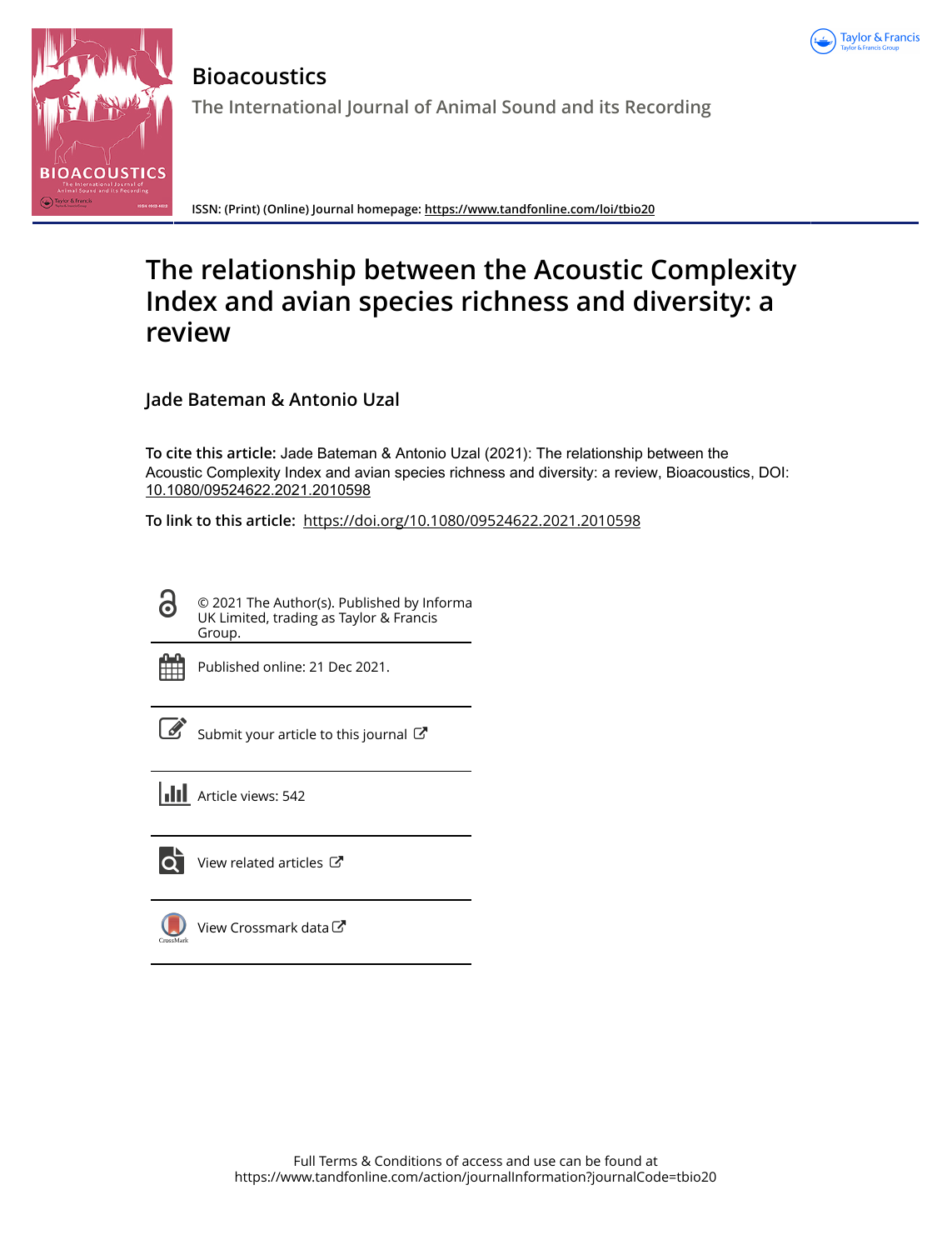

**a** OPEN ACCESS **a** Check for updates

# **The relationship between the Acoustic Complexity Index and avian species richness and diversity: a review**

Jade Batema[n](http://orcid.org/0000-0002-6904-7128) **and Antonio Uza[l](http://orcid.org/0000-0001-6478-1895) a** 

School of Animal, Rural and Environmental Sciences, Nottingham Trent University, Nottinghamshire, UK

#### **ABSTRACT**

Technologies to monitor species are constantly evolving including the use of acoustic recordings to determine species presence, activity patterns and population dynamics. The Acoustic Complexity Index (ACI) aims to determine ecologically relevant changes in the soundscape by measuring the variability within biotic sounds whilst remaining insensitive to anthrophony. Previous findings relating to this index and its correlations with avian species richness and diversity, environmental and anthropogenic factors were amalgamated in this review to guide the future use of this monitoring technique. A total of 25 papers were returned following a literature search in June 2020 targeting studies in which these relationships were analysed. Current literature shows inconclusive relationships between the ACI and avian species richness and diversity. Also, those studies analysing relationships between the index, environmental and anthropogenic factors provided contrasting results due to the lack of replication between studies. The future implementation of a standardised approach towards data collection should lead to more compelling conclusions. Relationships between the soundscape and the environment should be evaluated on an individual site basis due to the influence species composition has on the acoustic environment. Further study is required to determine the relationship between anthropogenic factors, the ACI and avian assemblages.

#### **ARTICLE HISTORY**

Received 15 March 2021 Accepted 19 November 2021

#### **KEYWORDS**

Acoustic Complexity Index; anthropogenic; avian diversity; avian richness; environmental

# **Introduction**

<span id="page-1-4"></span><span id="page-1-1"></span>Monitoring species via acoustic recordings is an increasingly common method used by researchers across a range of environments globally as data from the soundscape enables multidisciplinary investigations into species, sounds and the environment (Pieretti et al. [2011;](#page-13-0) Shonfield and Bayne [2017;](#page-13-1) Ross et al. [2018;](#page-13-2) Campos-Cerqueira et al. [2019;](#page-11-0) Sugai et al. [2019\)](#page-13-3). The fields of bioacoustics and ecoacoustics enable study into a range of topics, including activity patterns, population dynamics, species distributions, detection of rare and cryptic species, anthropogenic impacts and the overall health and stability of ecosystems (Pijanowski et al. [2011a](#page-13-4); Ospina et al. [2013;](#page-13-5) Fuller et al. [2015;](#page-12-0) Campos-Cerqueira et al. [2017,](#page-11-1) [2019](#page-11-0); Deichmann et al. [2017;](#page-11-2) Shonfield and Bayne [2017](#page-13-1); Wrege et al. [2017](#page-13-6)).

<span id="page-1-3"></span><span id="page-1-2"></span><span id="page-1-0"></span>**CONTACT** Jade Bateman 2 jade.bateman@outlook.com

© 2021 The Author(s). Published by Informa UK Limited, trading as Taylor & Francis Group.

This is an Open Access article distributed under the terms of the Creative Commons Attribution-NonCommercial-NoDerivatives License (http://creativecommons.org/licenses/by-nc-nd/4.0/), which permits non-commercial re-use, distribution, and reproduction in any medium, provided the original work is properly cited, and is not altered, transformed, or built upon in any way.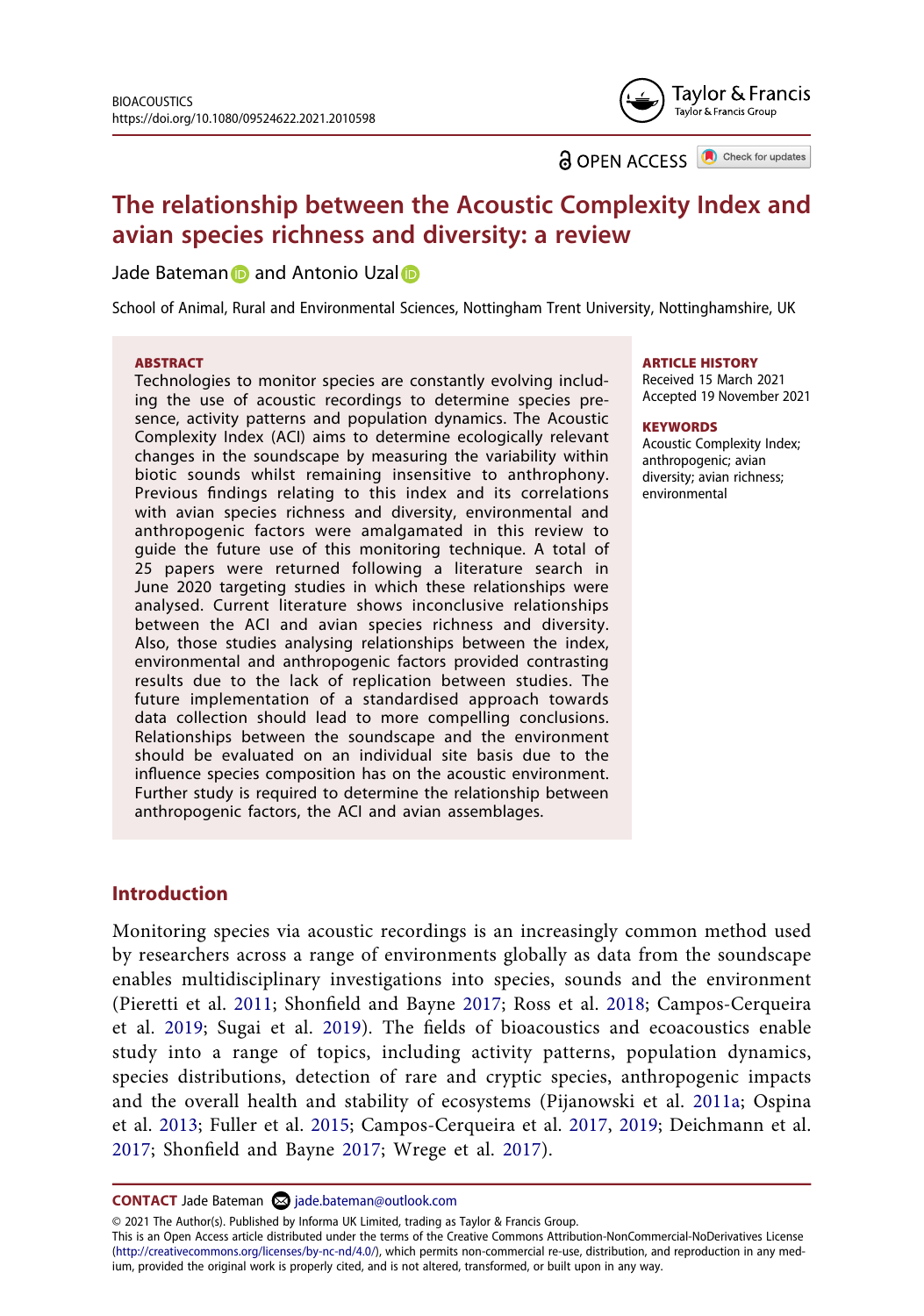#### 2  $\leftrightarrow$  J. BATEMAN AND A. UZAL

<span id="page-2-6"></span><span id="page-2-4"></span><span id="page-2-2"></span>The extension of bioacoustic monitoring beyond species counts towards acoustic habitat mapping and soundscape monitoring will be vital for conservation in the future (Dumyahn and Pijanowski [2011;](#page-11-3) Shonfield and Bayne [2017](#page-13-1)). Monitoring along ecological gradients in multiple habitat types can enable an understanding of the relationship between environmental factors and the soundscape, and the influence these relationships have on diversity patterns, occupancy models and behavioural changes in species across their range (Depraetere et al. [2012](#page-11-4); Llusia et al. [2013;](#page-12-1) Figueira et al. [2015;](#page-12-2) Gil et al. [2015](#page-12-3); Campos-Cerqueira et al. [2019;](#page-11-0) Sugai et al. [2019](#page-13-3)). Changes to the soundscape can often be subtle yet reflect important changes in ecosystem health, and therefore an understanding of the acoustic environment and its ecological stressors is vital (Ross et al. [2018\)](#page-13-2). Birds act as indicator species of ecosystem health and therefore play an essential part in acoustic monitoring programmes with high levels of vocal activity and species-specific vocalisations, making them appropriate for this method of study (Farina et al. [2011](#page-12-4); Cook and Hartley [2018](#page-11-5)).

# <span id="page-2-0"></span>*Acoustic indices*

<span id="page-2-5"></span><span id="page-2-3"></span><span id="page-2-1"></span>The use of acoustic recordings to conduct rapid acoustic surveys is a non-invasive and relatively cost-effective method towards completing overall biodiversity assessments (Sueur et al. [2008\)](#page-13-7). These rapid surveys act as a potential solution for large-scale monitoring of multiple taxa in remote locations that were previously inaccessible by inferring biodiversity at higher levels of organisation through analysis of acoustic recordings. The development of Acoustic Indices (AIs) that predict an aspect of biodiversity is essential for the successful implementation of rapid acoustic surveys. AIs aim to capture the distribution of acoustic energy across time and frequency from a fixed length audio file (Eldridge et al. [2018](#page-11-6)). The use of AIs as ecological indicators relies on the assumption that the acoustic community is representative of the wider ecological community and measurable changes in the acoustic environment are ecologically relevant (Gasc et al. [2013;](#page-12-5) Eldridge et al. [2018](#page-11-6)). From these assumptions, it is predicted that higher species richness will produce a broader range of signals resulting in a greater acoustic diversity (Sueur et al. [2008](#page-13-7); Gasc et al. [2013\)](#page-12-5). However, there remain several critics as to how ecologically relevant changes in the acoustic environment are with studies finding that higher diversity in the soundscape is not reflective of habitat status nor biocondition, and therefore, may not be sufficient in explaining ecosystem function. Although findings from these studies which show the importance of young, developing forests to avian communities are important there still remain limitations to the use of AIs as a high species richness may not reflect ecosystem resilience and value (Depraetere et al. [2012;](#page-11-4) Fuller et al. [2015;](#page-12-0) Eldridge et al. [2018](#page-11-6)). Without this correlation, the use of AIs as a tool in long-term conservation studies may not be possible. Despite these findings, AIs still present multiple benefits and several AIs have been created to measure different aspects of sound, including frequency and amplitude. These AIs aim to interpret audio data by examining the complexity, diversity and evenness of biophony whilst remaining insensitive to anthrophony, and therefore provide a method to quickly monitor animal dynamics (Pieretti et al. [2011](#page-13-0); Eldridge et al. [2018](#page-11-6)).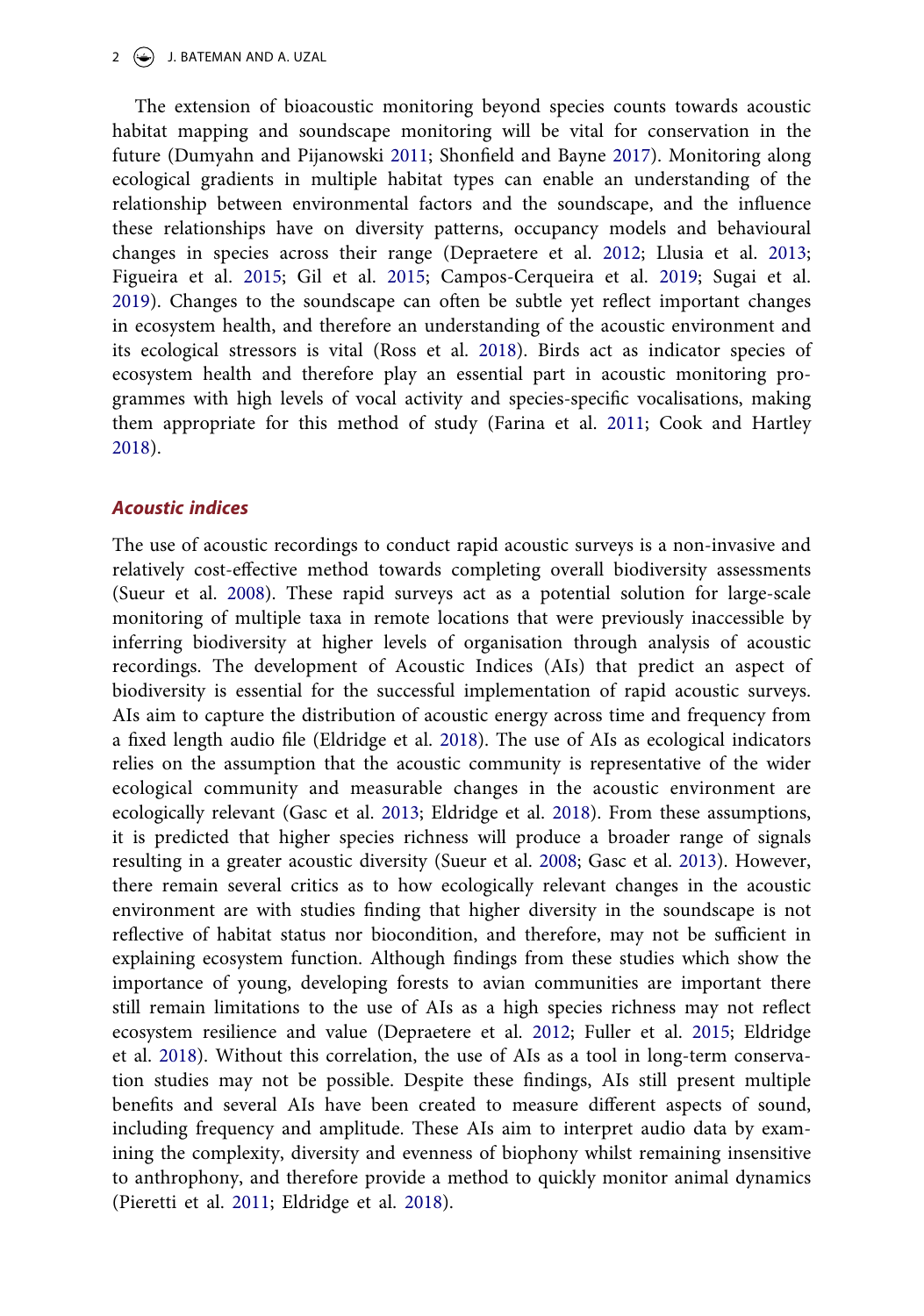### *The Acoustic Complexity Index*

The Acoustic Complexity Index (ACI) was introduced by Pieretti et al. ([2011](#page-13-0)) and aims to quantify complex biotic sounds by measuring the variability in sound intensities within a recording by examining short-time averaged changes in acoustic energy across frequency bins (Farina et al. [2011](#page-12-4); Eldridge et al. [2018;](#page-11-6) Ross et al. [2018\)](#page-13-2). The ACI aims to capture changes in biotic sounds without being impacted by the constant presence of anthropogenically produced sounds (Pieretti et al. [2011;](#page-13-0) Eldridge et al. [2018](#page-11-6)). The ability to distinguish between biotic and anthropogenic sounds is based on the observation that bird songs contain a variety of intensities in a short period of time, whereas humangenerated noise remains constant in intensity (Pieretti et al. [2011](#page-13-0)).

<span id="page-3-0"></span>Previous research using the ACI has shown correlations with the number of bird vocalisations (Pieretti et al. [2011](#page-13-0)) and has evidenced its effectiveness in detecting shifts in songbird phenology (Buxton et al. [2016](#page-11-7); Shonfield and Bayne [2017](#page-13-1)). However, the ability of the ACI to act as an accurate index of avian diversity and richness remains unclear, especially in the presence of other influential factors, which include vegetation structure, weather, and other complex biotic sounds such as high levels of insect calls (Farina et al. [2011,](#page-12-4) [2015](#page-11-8); Eldridge et al. [2018;](#page-11-6) Ross et al. [2018\)](#page-13-2). If a clear relationship between the ACI and avian species richness is established, it will be an important tool for the long-term monitoring of bird assemblages, especially in remote locations, to gain insight into the overall health of populations.

<span id="page-3-3"></span><span id="page-3-1"></span>The ACI presents new opportunities to monitor bird communities faced with anthropogenically produced challenges such as land use changes (Pieretti et al. [2011](#page-13-0)). The nature of the ACI makes it more suitable to monitor avian communities than other AIs as bird song contains a great variability in intensity even within a single frequency bin (Farina et al. [2011](#page-12-4); Cook and Hartley [2018](#page-11-5)). In addition, other AIs focus on more specific aspects of the soundscape such as measuring anthropogenic disturbance (Normalised Difference Sound Index) or the changes in habitats along a gradient of degradation (Acoustic Diversity Index, Acoustic Evenness Index) (Villanueva-Rivera et al. [2011;](#page-13-8) Kasten et al. [2012;](#page-12-6) Eldridge et al. [2018](#page-11-6)). In combination with the field of soundscape ecology, there is the opportunity to use the ACI to study the spatial and temporal distribution of sound through landscapes and gain an insight into how ecosystem processes, landscape structure and anthropogenic disturbance alter the acoustic environment (Pijanowski et al. [2011a](#page-13-4), [2011b](#page-13-9); Kasten et al. [2012](#page-12-6); Towsey et al. [2014](#page-13-10)). After ten years since the introduction of the ACI, a review of the results from previous studies investigating the relationship between the ACI and avian communities and how they might be influenced by environmental and anthropogenic factors is needed to summarise current knowledge and identify areas for future research. The aim of this study is to carry out a systematic review of the current knowledge of these relationships and highlight potential directions for future research within the field of acoustic monitoring.

# <span id="page-3-2"></span>**Materials and methods**

### *Literature search*

A literature search was conducted in June 2020 using the databases Web of Science (<https://webofknowledge.com>) and Google Scholar [\(https://scholar.google.com/\)](https://scholar.google.com/). Despite its low precision Google Scholar has high coverage, and therefore, it is suitable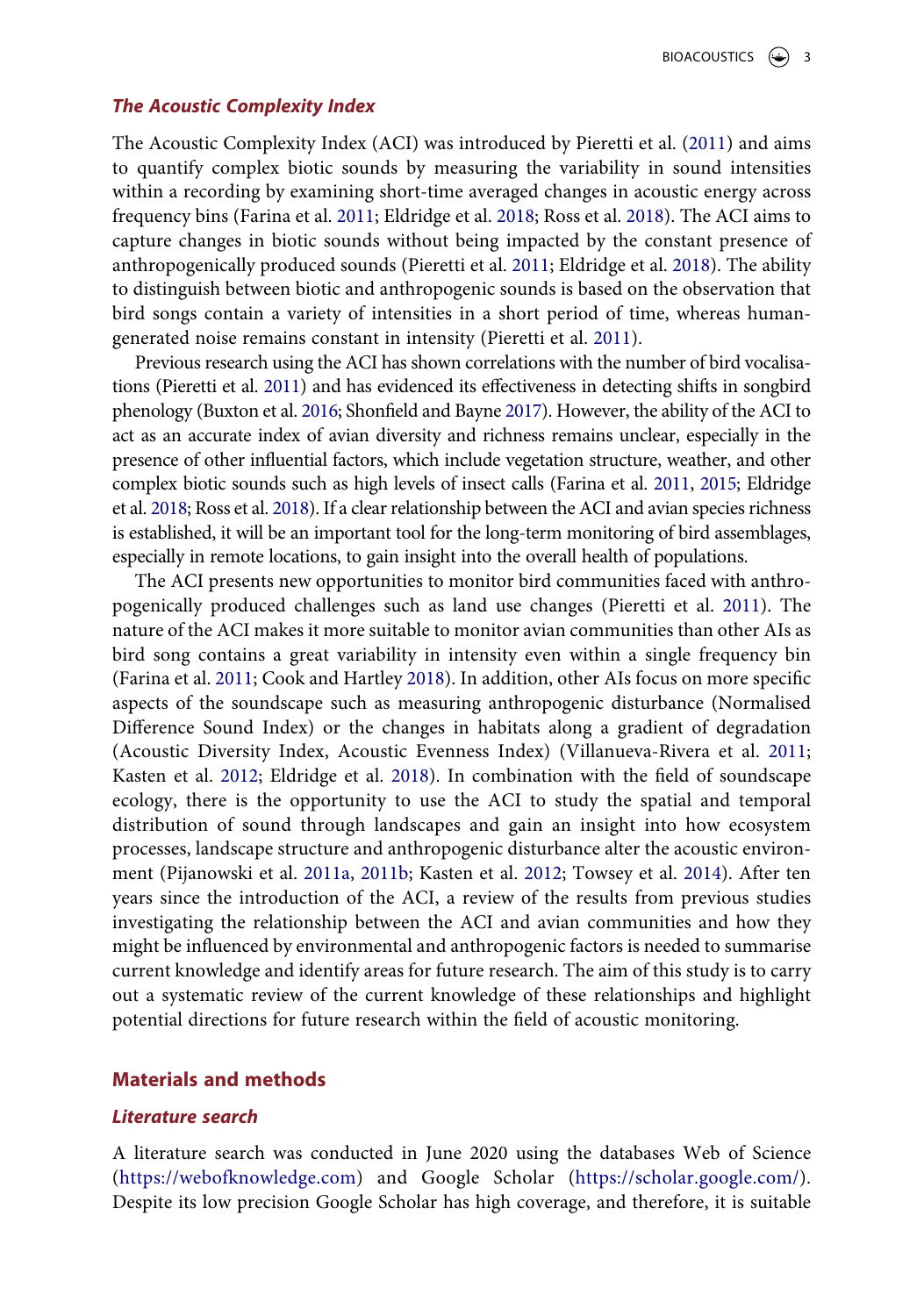# $4 \quad (*)$  J. BATEMAN AND A. UZAL

<span id="page-4-0"></span>for use in systematic reviews with a reduced probability of missing relevant references (Esteve-Altava [2016](#page-11-9)). Both databases were used to search for peer-reviewed original research articles, written in English, with no time limit, using a combination of keywords to investigate (i) correlations between the ACI and species richness and/or diversity in bird assemblages and (ii) the relationships between the ACI, avian communities, environmental and/or anthropogenic factors. The following keyword combinations were searched for using both databases: (acoustic complexity index OR ACI) AND (bird OR avian) AND (species richness OR species diversity). The review protocol was applied following the Preferred Reporting Items for Systematic Reviews and Meta-Analyses (PRISMA) guidelines [\(http://www.prisma-statement.org/](http://www.prisma-statement.org/)) (Moher et al. [2009\)](#page-12-7).

# <span id="page-4-1"></span>*Relationship between the ACI and species richness and/or species diversity*

The database searches returned 875 studies that were subsequently screened by reading the title and abstract. To be included in the analysis, the studies had to directly investigate if the ACI correlated with either species richness or species diversity in bird assemblages estimated using direct point counts or by listening to the audio recordings. The studies could focus on any species, occur in any environment and may be part of a wider study of additional acoustic indices. Following the screening of the results and removal of duplicates, eight studies met the inclusion criteria and were retained for full-text analysis. A further five studies were included following the screening of the reference sections of the analysed texts, resulting in a total of 13 studies.

# *Relationships between the ACI, avian communities, environmental and/or anthropogenic factors*

The following keyword combinations were searched for: (acoustic complexity index OR ACI) AND (environment OR vegetation OR landscape OR canopy) AND (anthropogenic OR human OR vehicle) AND (bird OR avian). The databases returned 178 studies that were screened by reading the title and abstract. To be included in the analysis, the articles had to investigate the relationship between vocalisations produced by avian communities measured using the ACI and an environmental and/or an anthropogenic factor. The studies could focus on any species of bird, include a variety of environmental factors and/or any aspect of anthropogenic disturbance. Following the screening of the results, eight studies met the inclusion criteria and were included in the full-text analysis. A further four studies were included following screening of the reference sections of the analysed texts, resulting in a total of 12 studies.

# *Evaluation of original research articles*

# *Relationship between the ACI and species richness and/or species diversity*

Following full-text analysis information was extracted from each study, including: (1) year of publication; (2) length of study; (3) number of recorders; (4) habitat type; (5) type of count: direct or indirect; (6) variable used, e.g. species richness or species diversity; (7) positive or negative correlation with ACI; and (8) other influential factors. Habitat type was grouped by the most predominant habitat used within the study, as the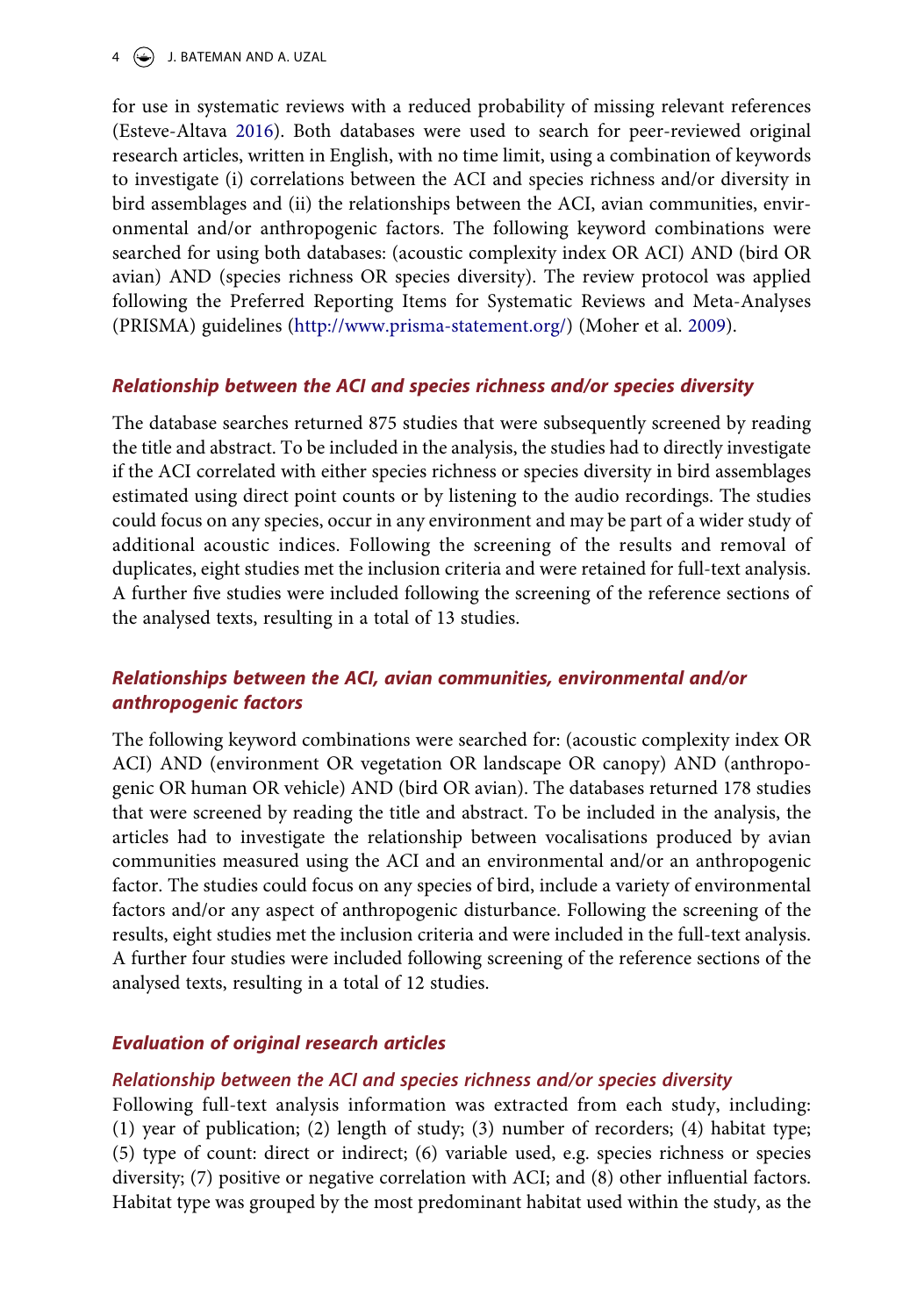physical structure of landscapes can alter the detectability of birds using acoustic monitoring (Sugai et al. [2019\)](#page-13-3). Direct counts referred to point counts undertaken in the field to estimate bird diversity or richness, whereas indirect referred to estimates made by listening back to the audio recordings. Other influential factors may include the presence of sounds that can skew the results, such as insect chorus' or heavy rainfall.

# *Relationships between the ACI, avian communities, environmental and/or anthropogenic factors*

The following information was extracted after full-text analysis of each study: (1) year of publication; (2) length of study; (3) number of recorders; (4) habitat type; (5) environmental factor(s); (6) anthropogenic factor(s); (7) positive or negative relationship with the ACI; and (8) other influential factors. Environmental factors included a range of variables, including canopy density, canopy height, tree density, species richness, etc. Examples of anthropogenic factors included vehicular noise, proximity to roads/urban areas, and direct human sounds. Habitat type and other influential factors were categorised as described above. The relationship between specific factors and the ACI was reported as either positive, negative or absent (i.e. no significant correlation was found).

# **Results**

# *Relationship between the ACI and species richness and/or diversity*

Following a database search using specified keywords and subsequent screening of results using the inclusion/exclusion criteria, 13 papers were analysed to investigate the relationship between the ACI and species richness and/or diversity in bird assemblages. Studies were predominantly carried out in forest habitats (nine of the 13 studies) over various time periods and using different numbers of acoustic recorders. The relationship between the ACI and species richness was positive in six studies, whilst no correlation was found in seven studies ([Table 1\)](#page-6-0). Where a positive correlation was found five of these studies used indirect methods to calculate species richness. Nine of the studies reported other factors that may have influenced ACI scores, with eight studies reporting other biophonic sounds, including insect, amphibian and mammalian produced noise (Towsey et al. [2014;](#page-13-10) Gage et al. [2017](#page-12-8); Raynor et al. [2017;](#page-13-11) Buxton et al. [2018](#page-11-10); Eldridge et al. [2018;](#page-11-6) Ferreira et al. [2018](#page-12-9); Jorge et al. [2018;](#page-12-10) Moreno-Gomez et al. [2019\)](#page-12-11), three reporting geophonic sounds including wind and rain (Towsey et al. [2014;](#page-13-10) Mammides et al. [2017;](#page-12-12) Moreno-Gomez et al. [2019\)](#page-12-11) and five studies highlighting the presence of anthropogenic noise including vehicular and wind turbines (Towsey et al. [2014](#page-13-10); Gage et al. [2017;](#page-12-8) Mammides et al. [2017](#page-12-12); Raynor et al. [2017;](#page-13-11) Jorge et al. [2018](#page-12-10)).

# <span id="page-5-3"></span><span id="page-5-2"></span><span id="page-5-1"></span><span id="page-5-0"></span>*Relationships between the ACI, avian communities, environmental and anthropogenic factors*

The database search generated 12 studies that met the inclusion criteria to investigate the relationship between the ACI, avian communities and environmental and/or anthropogenic factors. Of these studies, three investigated both environmental and anthropogenic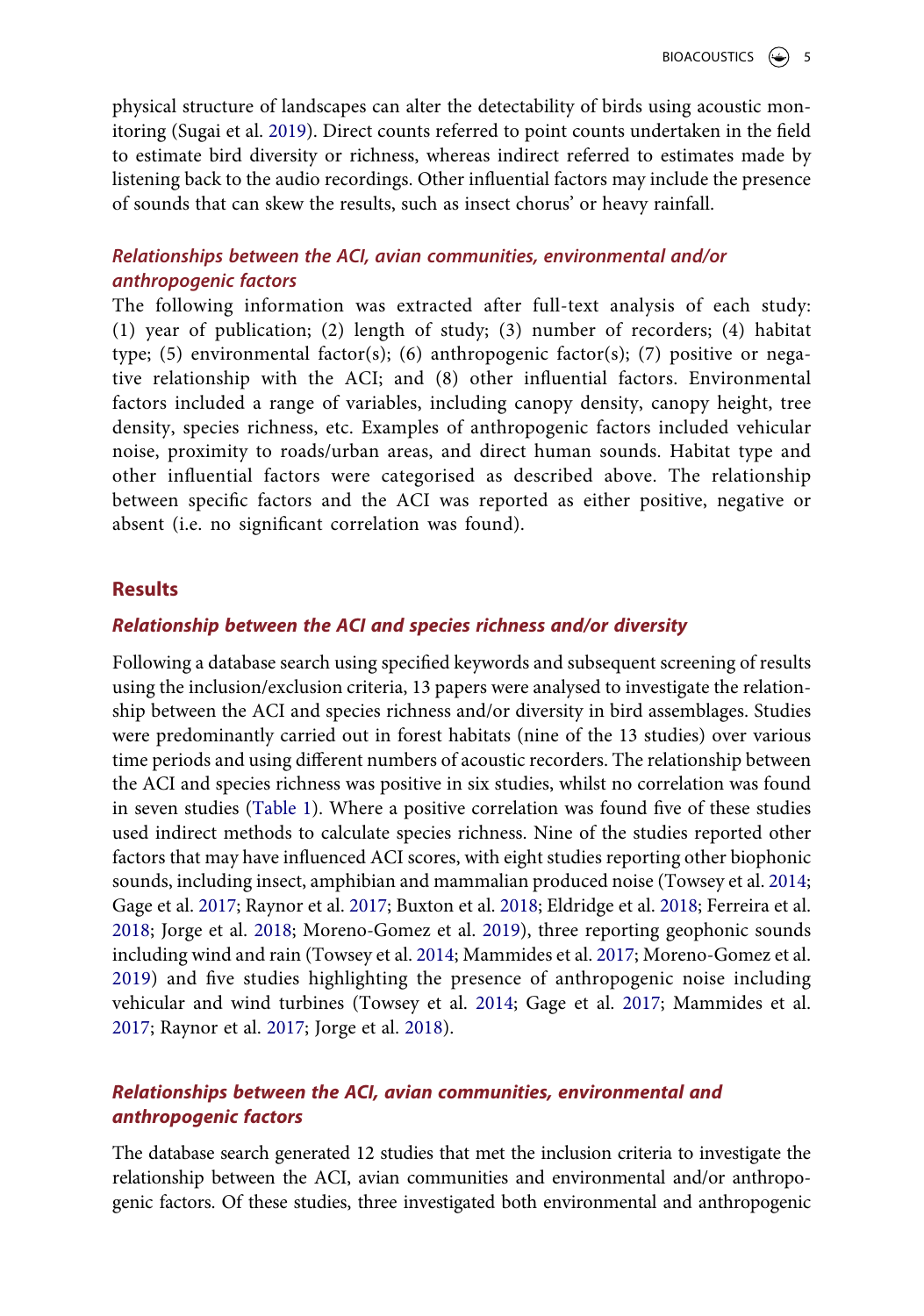<span id="page-6-0"></span>

| and diversity, '+' represents a positive correlation with the ACI, "-" represents a negative correlation with the ACI and 'N' shows that no significant correlation was<br>found. 'P' indicates whether the study | able 1. A summary of 13 studies that inv                                                |  |  | y referred to other influential factors that may have impacted or skewed their results such as biophonic (other than birdsong),<br>westigate the relationship between the ACI and species richness and/or diversity in avian assemblages. For species richness |
|-------------------------------------------------------------------------------------------------------------------------------------------------------------------------------------------------------------------|-----------------------------------------------------------------------------------------|--|--|----------------------------------------------------------------------------------------------------------------------------------------------------------------------------------------------------------------------------------------------------------------|
| geophonic or anthropogenic noise.                                                                                                                                                                                 |                                                                                         |  |  |                                                                                                                                                                                                                                                                |
| Length (days)<br>Habitat                                                                                                                                                                                          | Number of recorders Direct or Indirect Species richness Species diversity Other factors |  |  | Source                                                                                                                                                                                                                                                         |

<span id="page-6-3"></span><span id="page-6-2"></span><span id="page-6-1"></span>

| tabitai                     | Length (days) | Number of recorders | Direct or Indirect                                                             | Species richness | Species diversity | Other factors | Source                      |
|-----------------------------|---------------|---------------------|--------------------------------------------------------------------------------|------------------|-------------------|---------------|-----------------------------|
| Rainforest                  |               |                     | Indirect                                                                       |                  |                   |               | Aoreno-Gomez et al. 2019    |
| Rainforest                  |               |                     | <b>Direct</b>                                                                  |                  |                   |               | lorge et al. 2018           |
| iropical dry forest         |               |                     | Indirect                                                                       |                  |                   |               | Hilje et al. 2017           |
| Temperate forest/ grassland |               |                     |                                                                                |                  |                   |               | Idridge et al. 2018         |
| Tropical forest/ grassland  |               |                     |                                                                                |                  |                   |               | ldridge et al. 2018         |
| Forest                      |               |                     |                                                                                |                  |                   |               | Gage et al. 2017            |
|                             |               |                     |                                                                                |                  |                   |               | uller et al. 2015           |
| Forest<br>Forest<br>Forest  |               |                     |                                                                                |                  |                   |               | Atemasov and Atemasova 2019 |
|                             |               |                     |                                                                                |                  |                   |               | owsey et al. 2014           |
| Forest                      |               |                     |                                                                                |                  |                   |               | Aammides et al. 2017        |
| Grassland                   |               |                     | Indirect<br>Indirect<br>Indirect<br>Indirect<br>Indirect<br>Direct<br>Indirect |                  |                   |               | Raynor et al. 2017          |
| Grassland                   |               |                     |                                                                                |                  |                   |               | Maina et al. 2016           |
| Grassland                   |               |                     | Indirect                                                                       |                  |                   |               | Ferreira et al. 2018        |
| Cropland                    | T             |                     | Indirect                                                                       |                  |                   |               | 3uxton et al. 2018          |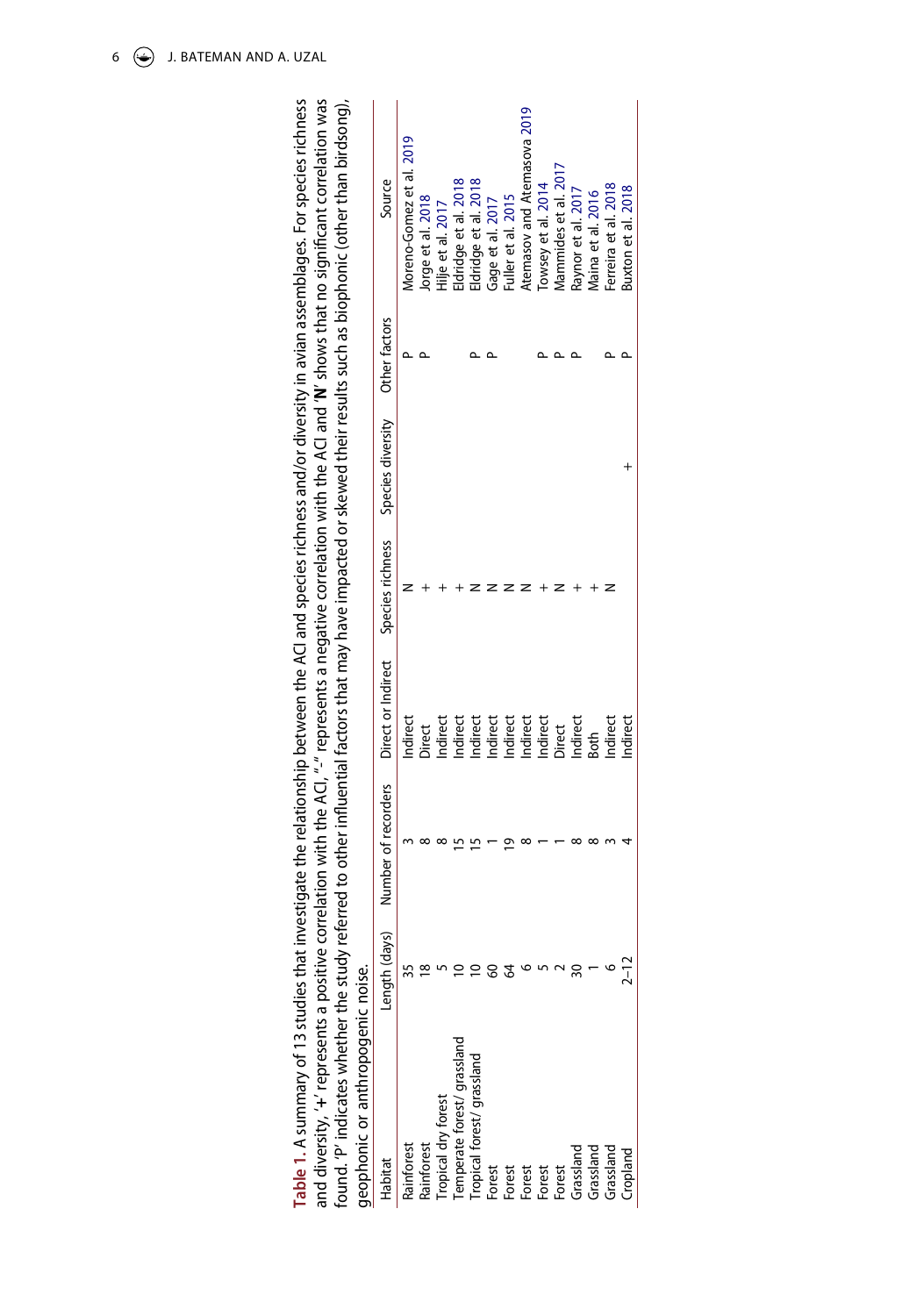factors, six focused solely on environmental and three were focused solely on anthropogenic factors. Seven of the nine selected studies found a positive correlation between the ACI and an environmental factor (tree density, canopy height, canopy density, vegetation height, vegetation diversity, tree species richness and distance to forest edge), two studies found negative correlations (canopy density, forest age and distance to forest edge), whilst two reported no correlation between the ACI and environmental factors (tree density, canopy height, canopy density, vegetation diversity and tree species richness) ([Table 2](#page-7-0)). Only two of the six selected studies found a relationship between the ACI and anthropogenic factors, including a negative correlation with proximity to roads and a positive correlation with proximity to mining sources [\(Table 3\)](#page-7-1). Other influential factors were reported in seven of the 12 studies, including biophonic sounds (Duarte et al. [2015](#page-11-12); Bobryk et al. [2016;](#page-11-13) Raynor et al. [2017](#page-13-11); Turner et al. [2018](#page-13-12); Myers et al. [2019](#page-13-13); Doser et al. [2020](#page-11-14)), geophonic noise (Farina and Pieretti [2014](#page-11-15); Turner et al. [2018](#page-13-12)) and anthropogenic noise (Farina and Pieretti [2014](#page-11-15); Duarte et al. [2015](#page-11-12); Bobryk et al. [2016;](#page-11-13) Turner et al. [2018](#page-13-12)).

<span id="page-7-0"></span>**Table 2.** A summary of nine studies that investigate the relationship between the ACI in avian assemblages and environmental factors. For each environmental factor '**+**' represents a positive correlation with the ACI, "-" represents a negative correlation with the ACI and '**N**' shows that no significant correlation was found.

<span id="page-7-2"></span>

|                                                | <b>Environmental factors</b> |                  |                   |                |                   |               |                                    |                                         |                                                                                                                       |
|------------------------------------------------|------------------------------|------------------|-------------------|----------------|-------------------|---------------|------------------------------------|-----------------------------------------|-----------------------------------------------------------------------------------------------------------------------|
| Habitat                                        | <b>Tree</b><br>density       | Canopy<br>height | Canopy<br>density | Veg.<br>height | Veg.<br>diversity | Forest<br>age | <b>Tree</b><br>species<br>richness | <b>Distance</b><br>to<br>forest<br>edge | Source                                                                                                                |
| Forest<br>Forest<br>Forest<br>Forest<br>Forest | N<br>$+$                     | N<br>$+$         | -<br>N            |                | $+$<br>N          |               | N<br>$+$                           | $^{+}$<br>$\overline{\phantom{a}}$      | Doser et al. 2020<br>Turner et al. 2018<br>Fuller et al. 2015<br>Bobryk et al. 2016<br>Atemasov and<br>Atemasova 2019 |
| Forest<br>Forest<br>Forest                     |                              | $+$              | $+$<br>$+$        | $+$            | $^{+}$            |               |                                    |                                         | Hilje et al. 2017<br>Farina et al. 2015<br><b>Farina and Pieretti</b><br>2014                                         |
| Cropland                                       |                              |                  |                   | $^{+}$         |                   |               |                                    |                                         | Myers et al. 2019                                                                                                     |

<span id="page-7-7"></span><span id="page-7-5"></span><span id="page-7-1"></span>**Table 3.** A summary of six studies that investigate the relationship between the ACI in avian assemblages and anthropogenic factors. For each factor '**+**' represents a positive correlation with the ACI, "-" represents a negative correlation with the ACI and '**N**' shows that no significant correlation was found.

<span id="page-7-8"></span><span id="page-7-6"></span><span id="page-7-4"></span><span id="page-7-3"></span>

|                                      |           |                       | Anthropogenic factors          |         |                  |        |                                                                                               |
|--------------------------------------|-----------|-----------------------|--------------------------------|---------|------------------|--------|-----------------------------------------------------------------------------------------------|
| Habitat                              | Vehicular | Proximity<br>to roads | Proximity<br>to urban<br>areas | Logging | Wind<br>turbines | Mining | Source                                                                                        |
| Forest<br>Forest<br>Forest<br>Forest | N         | ۰<br>N<br>N           | Ν                              | N       |                  |        | Doser et al. 2020<br>Turner et al. 2018<br>Fuller et al. 2015<br>Khanaposhtani et al.<br>2019 |
| Forest<br>Grassland                  |           |                       |                                |         | N                | $^{+}$ | Duarte et al. 2015<br>Raynor et al. 2017                                                      |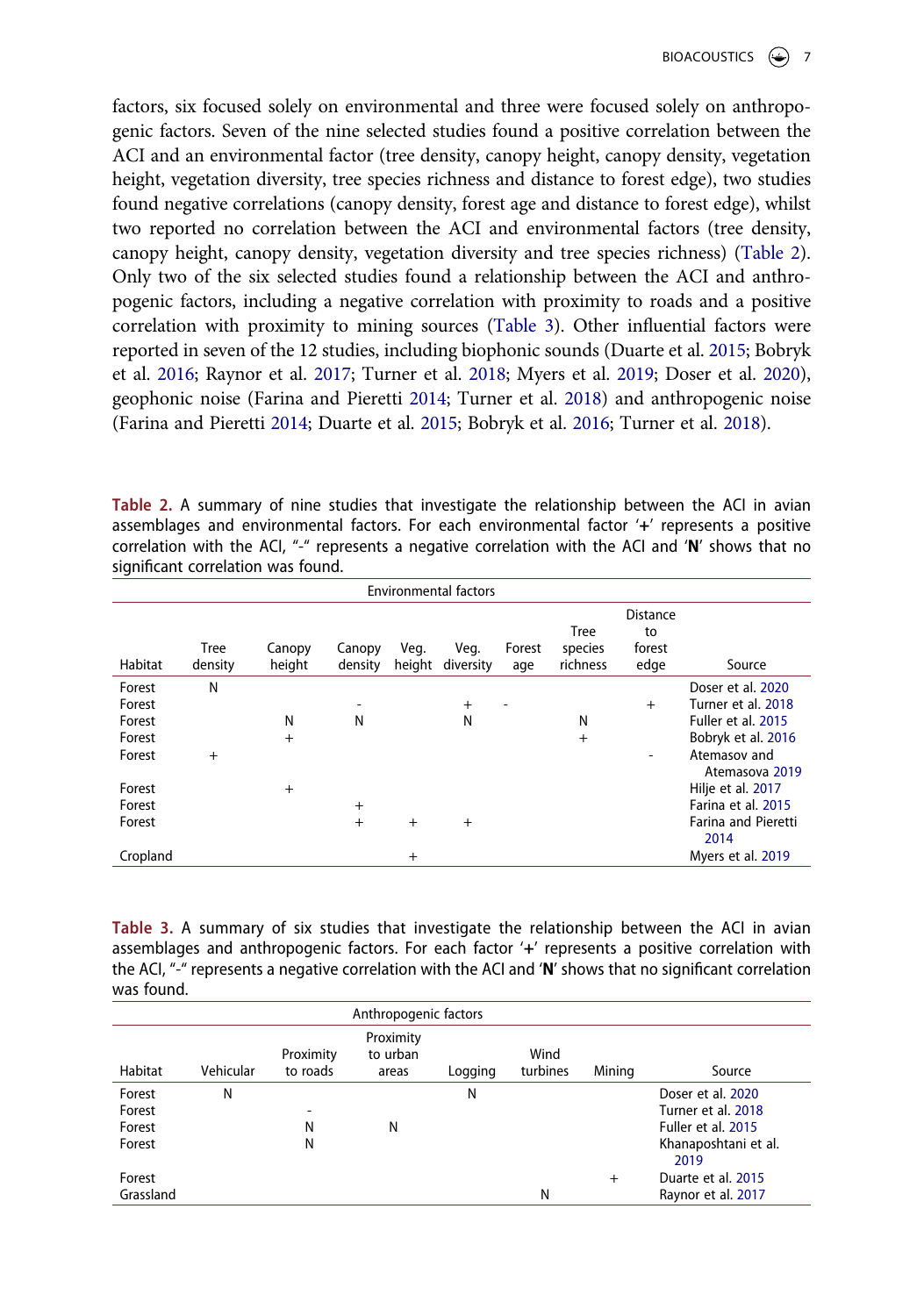## **Discussion**

Our systematic literature review has highlighted a scarcity in studies focused on the use of the Acoustic Complexity Index to evaluate avian species richness and diversity, and how environmental and anthropogenic factors might affect such relationship. When these relationships were evaluated in the scientific literature, results remain relatively inconclusive due to a lack of standardisation in methodology and replication.

### *Relationship between the ACI and species richness and/or diversity*

<span id="page-8-0"></span>Our review shows that the majority of studies finding a positive correlation used indirect methods [\(Table 1\)](#page-6-0) (Towsey et al. [2014](#page-13-10); Maina et al. [2016](#page-12-14); Hilje et al. [2017;](#page-12-13) Raynor et al. [2017;](#page-13-11) Eldridge et al. [2018\)](#page-11-6). This output from our review highlights the benefits of acoustic recordings identified in previous studies, including the removal of observer bias and a reduction in time spent in the field, which are particularly important considerations in remote, hard to access areas (Darras et al. [2018\)](#page-11-16). The presence of other sounds, including those from insects, wind and rain, can influence and skew ACI scores (Shonfield and Bayne [2017;](#page-13-1) Ross et al. [2018](#page-13-2)). Eight studies reported other influential factors, including the presence of biophonic, geophonic and anthropogenically produced sounds, which may have impacted overall results (Towsey et al. [2014;](#page-13-10) Gage et al. [2017;](#page-12-8) Mammides et al. [2017](#page-12-12); Raynor et al. [2017;](#page-13-11) Eldridge et al. [2018;](#page-11-6) Ferreira et al. [2018](#page-12-9); Jorge et al. [2018;](#page-12-10) Moreno-Gomez et al. [2019](#page-12-11)). The high proportion of studies reporting influential factors, especially those that found no correlation (nine of the 13 studies), suggests that findings may not be guaranteed where audio files contain large proportions of geophony or other biophonic sounds that may deter and obscure avian signals (Ross et al. [2018\)](#page-13-2). We recommend that audio files that are known to contain high levels of wind and rainfall should be removed from the data manually, or an energy filter can be applied to exclude small non-biophonic sounds from the analysis (Farina et al. [2021](#page-12-16)). Alternatively, the presence of these types of influential sounds may be incorporated into the analysis to investigate both the direct and indirect impacts of geophony on the soundscape, including how detectability of species alters in different weather conditions and how the presence of heavy rainfall and winds alter relationships between species richness and the ACI (Davidson et al. [2017](#page-11-17); Mammides et al. [2017](#page-12-12); Ross et al. [2018\)](#page-13-2).

<span id="page-8-3"></span><span id="page-8-2"></span><span id="page-8-1"></span>Studies predominantly occurred in forest habitats followed by grasslands, both of which are important for avian communities (Moreira et al. [2005;](#page-12-17) Hewson et al. [2011\)](#page-12-18), however no clear pattern between habitat type and a correlation with the ACI was observed in the literature reviewed. This lack of correlation may reflect the difficulty to accurately measure landscape mosaics and structures where numerous factors need to be considered including vegetation structure, scale and sampling techniques (Farina and Pieretti [2014;](#page-11-15) Ross et al. [2018\)](#page-13-2). However, previous findings by Eldridge et al. [\(2018\)](#page-11-6) suggesting the ACI correlates with species richness in temperate but not tropical landscapes are not supported by our review, as positive correlations have been observed in tropical dry and rainforests [\(Table 1\)](#page-6-0) (Hilje et al. [2017](#page-12-13); Jorge et al. [2018](#page-12-10)). Variation in findings may result from differences in methodology across all studies, including study duration and the number of recorders used, where more recorders may better describe the landscape characteristics leading to finer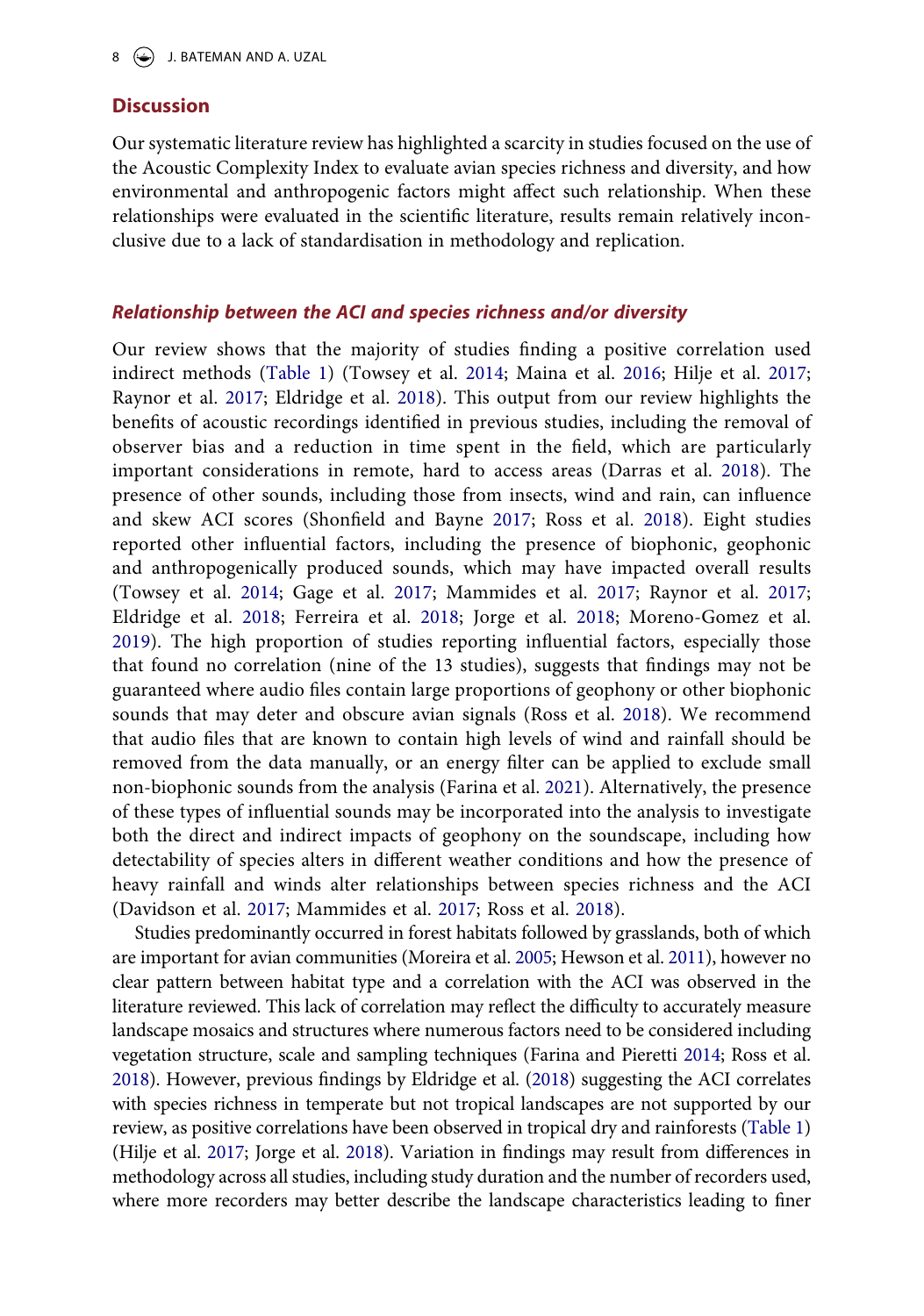scale analysis when using environmental variables (Farina et al. [2014](#page-12-19)). A standardised approach towards data collection should be utilised in the future to account for the effect of habitat type and survey effort. This should include either the removal of obscured datafiles or the application of an energy filter and the use of multiple recorders to maximise survey effort and gain insight into how the soundscape alters in different habitats with increasing complexity (Farina et al. [2014\)](#page-12-19).

<span id="page-9-0"></span>Within the scientific literature, a definitive relationship between the ACI and avian species richness remains absent. However, identifying the ACI as a comprehensive acoustic index will be invaluable in the future for monitoring species and habitats, identifying subtle changes in ecosystem health and setting appropriate conservation priorities for avian assemblages. Where the ACI can successfully predict avian species richness from the soundscape, in addition to understanding how this relationship alters with changes in the physical landscape, will enable the completion of overall biodiversity assessments identifying changes in ecological processes and patterns (Farina et al. [2011](#page-12-4); Pijanowski et al. [2011b;](#page-13-9) Depraetere et al. [2012](#page-11-4); Shonfield and Bayne [2017](#page-13-1); Eldridge et al. [2018](#page-11-6)).

# *Relationships between the ACI, avian communities, environmental and anthropogenic factors*

The literature search returned 12 studies that investigated correlations between the ACI, avian communities, environmental and/or anthropogenic factors. The results of these studies provided extremely mixed results, especially when environmental factors were included. For instance, Fuller et al. ([2015\)](#page-12-0) found no correlation between canopy height, canopy density, vegetation diversity, tree species richness and the ACI despite several other studies finding both positive and negative correlations for the same variables (Farina and Pieretti [2014](#page-11-15); Farina et al. [2015](#page-11-8); Bobryk et al. [2016;](#page-11-13) Hilje et al. [2017;](#page-12-13) Turner et al. [2018\)](#page-13-12). The variation in the findings from the literature further reflects the lack of standardisation in the methodology (Appendix [Table A1\)](#page-14-0), as for instance, study duration and number of recorders were different across all studies, potentially affecting the level of description of the environment. However, our review highlights how the species composition in the different habitats also influences results. Bird species who prefer dense vegetation contribute highly to the acoustic environment, such as blackbirds (*Turdus merula*) and robins (*Erithacus rubecula*) (Farina et al. [2015](#page-11-8)), whilst the presence of migratory birds, such as the Western subalpine warbler (*Sylvia cantillans*) may influence the relationship between the ACI, avian richness and habitat type due to their preference for edges and low shrubs (Farina and Pieretti [2014](#page-11-15)). High acoustic diversity in ancient woodlands and young developing forests are also important findings reflecting species composition and the importance of different habitats for avian assemblages (Eldridge et al. [2018](#page-11-6)). Species presence, their densities and specific associations to habitats and landscape features influence the relationship between the ACI and the physical environment, by for example affecting the absolute value of the ACI. Relationships between the ACI and environmental factors vary depending on habitat type and species composition. Therefore, we caution against using results obtained in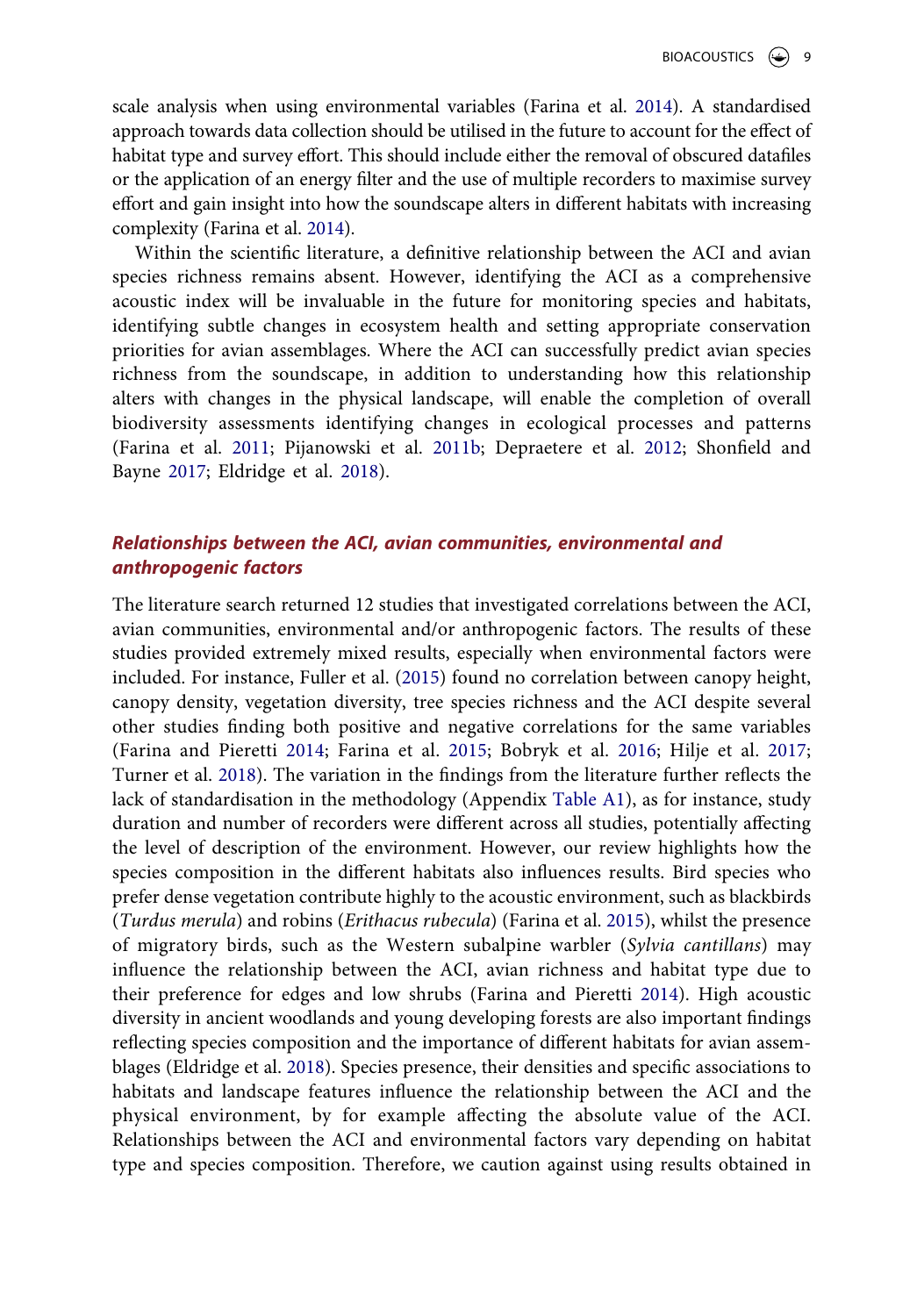other areas with different habitat type and species composition to develop conservation guidelines to protect avian species and the habitats they inhabit, as actions should be determined on an individual site basis.

Six studies investigated the relationship between the ACI and anthropogenic factors. However, most of these studies focused solely on one factor, whilst only proximity to roads was a common factor reported in three different papers. No correlation between anthropogenic factors and ACI values was observed in most studies which is to be expected as the ACI was designed to be insensitive to anthrophony (Pieretti et al. [2011](#page-13-0)). However, the scarcity of studies investigating anthropogenic factors in addition to the variation in the methodology used makes this result inconclusive. This review also highlights that even the most common anthropogenic factor in the literature, proximity to roads, offers an inconsistent correlation to the ACI when monitoring avian vocalisations, as despite Turner et al. [\(2018](#page-13-12)) reporting a negative correlation, other studies found no correlation (Fuller et al. [2015;](#page-12-0) Khanaposhtani et al. [2019\)](#page-12-15). A negative correlation should highlight the detrimental nature of roads to avian communities, but the lack of wider support from the literature impedes using this finding in future conservation work. These inconsistencies highlight the absence of a causal relationship between avian abundance and traffic noise where in fact proximity to roads also creates habitat edge effects that benefit some avian communities and are detrimental to others, which is reflected in the above findings (Summers et al. [2011](#page-13-14)).

<span id="page-10-1"></span>As this field of study is relatively new, which was highlighted by the recent dates of papers returned in the review, there are still many areas for development. Future research should focus on incorporating a standardised methodology to obtain site-based relationships between the ACI and environmental factors, in addition to including a range of anthropogenic factors to test previous research suggesting that the ACI is unaffected by anthrophony. The inclusion of multiple factors including those relating to the wider landscape, such as tree density, habitat configuration and proximity to anthrophony, are vital to gain insight into how avian communities interact with their landscape and how this is reflected in the soundscape, with the potential to reveal subtle changes in ecosystem health. Understanding these interactions, in addition to obtaining an effective AI which highlights ecologically relevant changes in the soundscape, is necessary to improve long-term, remote monitoring of ecosystems and inform conservation priorities. Where an AI correlates with environmental factors such as canopy density, vegetation diversity and with avian species richness and/or diversity, the results can reflect alterations in avian assemblages and the health of the surrounding ecosystem, especially when faced with ecological stressors (Sueur et al. [2014;](#page-13-15) Ross et al. [2018\)](#page-13-2). These relationships will be beneficial for monitoring isolated habitats along with urban areas where increasing levels of habitat loss, degradation and fragmentation are present, and gain a better understanding of the effects of these losses on birds and the wider environment.

# <span id="page-10-0"></span>**Disclosure statement**

No potential conflict of interest was reported by the authors.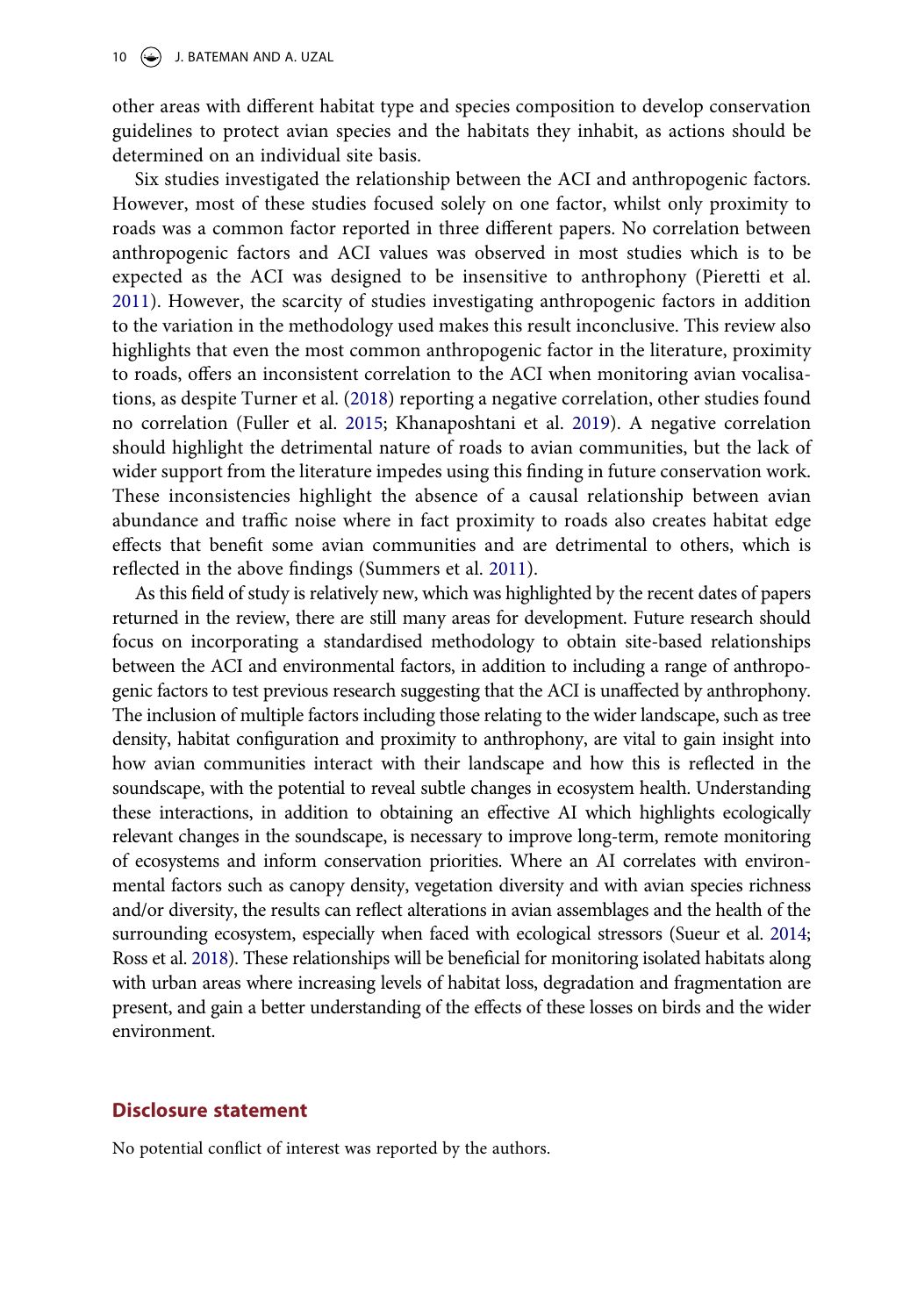### **ORCID**

*Jade Bateman* http://orcid.org/0000-0002-6904-7128 *Antonio Uzal* http://orcid.org/0000-0001-6478-1895

# **References**

- <span id="page-11-11"></span>Atemasov A, Atemasova T. [2019.](#page-6-1) Impact of stand variables on characteristics of avian soundscape in common oak (*Quercus robur* L.) forests. For Stud. 70(1):68–79.
- <span id="page-11-13"></span>Bobryk CW, Rega-Brodsky C, Bardhan S, Farina A, He HS, Jose S. [2016](#page-7-2). A rapid soundscape analysis to quantify conservation benefits of temperate agroforestry systems using low-cost technology. Agrofor Syst. 90:997–1008.
- <span id="page-11-10"></span>Buxton RT, Agnihotri S, Robin VV, Goel A, Balakrishnan R. [2018](#page-5-0). Acoustic indices as rapid indicators of avian diversity in different land-use types in an Indian biodiversity hotspot. J Ecoacoustics. 17. accessed 2020 Jun 10. doi:[10.22261/JEA.GWPZVD](https://doi.org/10.22261/JEA.GWPZVD)
- <span id="page-11-7"></span>Buxton RT, Brown E, Sharman L, Gabriele CM, McKenna MF. [2016.](#page-3-0) Using bioacoustics to examine shifts in songbird phenology. Ecol Evol. 6:4697–4710.
- <span id="page-11-1"></span>Campos-Cerqueira M, Arendt WJ, Wunderle JM Jr, Aide TM. [2017](#page-1-0). Have bird distributions shifted along an elevational gradient on a tropical mountain? Ecol Evol. 7(23):9914–9924.
- <span id="page-11-0"></span>Campos-Cerqueira M, Mena JL, Tejeda-Gomez V, Aguilar-Amuchastegui N, Gutierrez N, Aide TM. [2019](#page-1-0). How does FSC forest certification affect the acoustically active fauna in Madre De Dios, Peru? Remote Sens Ecol Conserv. 12. accessed 2020 Jun 10. doi:[10.1002/](https://doi.org/10.1002/rse2.120) [rse2.120](https://doi.org/10.1002/rse2.120)
- <span id="page-11-5"></span>Cook A, Hartley S. [2018.](#page-2-0) Efficient sampling of avian acoustic recordings: intermittent subsamples improve estimates of single species prevalence and total species richness. Avian Conserv Ecol. 14. accessed 2020 Jun 7. doi:[10.5751/ACE-01221-130121](https://doi.org/10.5751/ACE-01221-130121)
- <span id="page-11-16"></span>Darras K, Batary P, Furnas B, Celis-Murillo A, Van Wilgenburg SL, Mulyani YA, Tscharntke T. [2018](#page-8-0). Comparing the sampling performance of sound recorders versus point counts in bird surveys: a meta-analysis. J App Ecol. 55(6):2575–2586.
- <span id="page-11-17"></span>Davidson BM, Antonova G, Dlott H, Barber JR, Francis CD. [2017.](#page-8-1) Natural and anthropogenic sounds reduce song performance: insights from two emberizid species. Behav Ecol. 28:974–982.
- <span id="page-11-2"></span>Deichmann JL, Hernandez-Serna A, Delgado JA, Campos-Cerqueira M, Aide TM. [2017](#page-1-0). Soundscape analysis and acoustic monitoring document impacts of natural gas exploration on biodiversity in a tropical forest. Ecol Indic. 74:39–48.
- <span id="page-11-4"></span>Depraetere M, Pavoine S, Jiguet F, Gasc A, Duvail S, Sueur J. [2012.](#page-2-1) Monitoring animal diversity using acoustic indices: implementation in a temperate woodland. Ecol Indic. 13(1):46–54.
- <span id="page-11-14"></span>Doser JW, Finley AO, Kasten EP, Gage SH. [2020.](#page-7-3) Assessing soundscape disturbance through hierarchical models and acoustic indices: a case study on a shelterwood logged northern Michigan forest. Ecol Indic. 13. accessed 2020 Jun 11. doi:[10.1016/j.ecolind.2020.106244](https://doi.org/10.1016/j.ecolind.2020.106244)
- <span id="page-11-12"></span>Duarte MHL, Sousa-Lima RS, Young RJ, Farina A, Vasconcelos M, Rodrigues M, Pieretti N. [2015.](#page-7-4) The impact of noise from open-cast mining on Atlantic forest biophony. Biol Conserv. 191:623–631.
- <span id="page-11-3"></span>Dumyahn SL, Pijanowski BC. [2011](#page-2-2). Soundscape conservation. Landsc Ecol. 26:1327–1344.
- <span id="page-11-6"></span>Eldridge A, Guyot P, Moscoso P, Johnston A, Eyre-Walker Y, Peck M. [2018.](#page-2-3) Sounding out ecoacoustic metrics: avian species richness is predicted by acoustic indices in temperate but not tropical habitats. Ecol Indic. 95:939–952.
- <span id="page-11-9"></span>Esteve-Altava B. [2016.](#page-4-0) In search of morphological modules: a systematic review. Biol Rev. 92 (3):1332–1347.
- <span id="page-11-8"></span>Farina A, Ceraulo M, Bobryk C, Pieretti N, Quinci E, Lattanzi E. [2015.](#page-3-1) Spatial and temporal variation of bird Dawn chorus and successive acoustic morning activity in a Mediterranean landscape. Bioacoustics. 24(3):269–288.
- <span id="page-11-15"></span>Farina A, Pieretti N. [2014.](#page-7-5) Sonic environment and vegetation structure: a methodological approach for a soundscape analysis of a Mediterranean maqui. Ecol Inform. 21:120–132.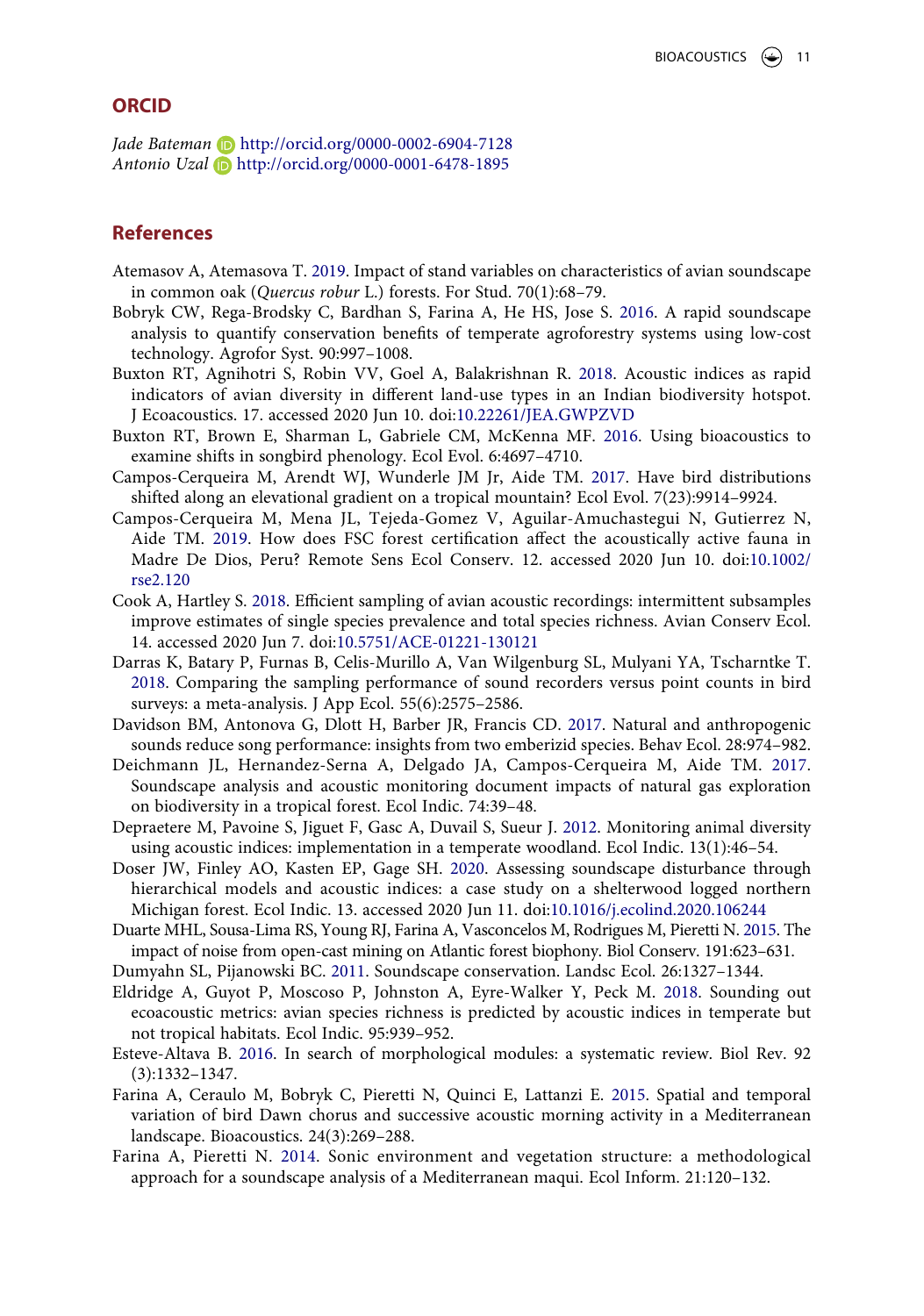- 12  $\left(\rightarrow\right)$  J. BATEMAN AND A. UZAL
- <span id="page-12-19"></span>Farina A, Pieretti N, Malavasi R. [2014](#page-9-0). Patterns and dynamics of (bird) soundscapes: a biosemiotic interpretation. Semiotica. 198:241–255.
- <span id="page-12-4"></span>Farina A, Pieretti N, Piccioli L. [2011.](#page-2-0) The soundscape methodology for long-term bird monitoring: a Mediterranean Europe case-study. Ecol Inform. 6(6):354–363.
- <span id="page-12-16"></span>Farina A, Righini R, Fuller S, Li P, Pavan G. [2021.](#page-8-2) Acoustic complexity indices reveal the acoustic communities of the old-growth Mediterranean forest of Sasso Fratino Integral Natural Reserve (Central Italy). Ecol Indic. 17. accessed 2021 Sept 23. doi:[10.1016/j.](https://doi.org/10.1016/j.ecolind.2020.106927) [ecolind.2020.106927](https://doi.org/10.1016/j.ecolind.2020.106927)
- <span id="page-12-9"></span>Ferreira LM, Oliveira EG, Lopes LC, Brito MR, Baumgarten J, Rodrigues FH, Sousa-Lima RS. [2018](#page-5-0). What do insects, anurans, birds, and mammals have to say about soundscape indices in a tropical savanna. J Ecoacoustics. 17. accessed 2020 Jun 10. doi:[10.22261/JEA.PVH6YZ](https://doi.org/10.22261/JEA.PVH6YZ)
- <span id="page-12-2"></span>Figueira L, Tella JL, Camargo UM, Ferraz G. [2015](#page-2-4). Autonomous sound monitoring shows higher use of Amazon old growth than secondary forests by parrots. Biol Conserv. 184:27–35.
- <span id="page-12-0"></span>Fuller S, Axel AC, Tucker D, Gage SH. [2015](#page-1-0). Connecting soundscape to landscape: which acoustic index best describes landscape configuration? Ecol Indic. 58:207–215.
- <span id="page-12-8"></span>Gage SH, Wimmer J, Tarrant T, Grace PR. [2017.](#page-5-1) Acoustic patterns at the Samford ecological research facility in South East Queensland, Australia: the peri-urban supersite of the terrestrial ecosystem research network. Ecol Inform. 38:62–75.
- <span id="page-12-5"></span>Gasc A, Sueur J, Jiguet F, Devictor V, Grandcolas P, Burrow C, Depraetere M, Pavoine S. [2013](#page-2-5). Assessing biodiversity with sound: do acoustic diversity indices reflect phylogenetic and functional diversities of bird communities? Ecol Indic. 25:279–287.
- <span id="page-12-3"></span>Gil D, Honarmand M, Pascual J, Perez-Mena E, Garcia CM. [2015.](#page-2-4) Birds living near airports advance their Dawn chorus and reduce overlap with aircraft noise. Behav Ecol. 26(2):435–443.
- <span id="page-12-18"></span>Hewson CM, Austin GE, Gough SJ, Fuller RJ. [2011.](#page-8-3) Species-specific responses of woodland birds to stand-level habitat characteristics: the dual importance of forest structure and floristics. For Ecol Manag. 261(7):1224–1240.
- <span id="page-12-13"></span>Hilje B, Stack S, Sanchez-Azofeifa A. [2017.](#page-6-2) Lianas abundance is positively related with the avian acoustic community in tropical dry forests. Forests. 12. accessed 2020 Jun 10. doi:[10.3390/](https://doi.org/10.3390/f8090311) [f8090311](https://doi.org/10.3390/f8090311)
- <span id="page-12-10"></span>Jorge FC, Machado CG, Nogueira SSC, Nogueira-Filho LG. [2018](#page-5-2). The effectiveness of acoustic indices for forest monitoring in Atlantic rainforest fragments. Ecol Indic. 91:71–76.
- <span id="page-12-6"></span>Kasten EP, Gage SH, Fox J, Joo W. [2012.](#page-3-2) The remote environmental assessment laboratory's acoustic library: an archive for studying soundscape ecology. Ecol Inform. 12:50–67.
- <span id="page-12-15"></span>Khanaposhtani MG, Gasc A, Francomano D, Villanueva-Rivera LJ, Jung J, Mossman MJ, Pijanowski BC. [2019.](#page-7-6) Effects of highways on bird distribution and soundscape diversity around Aldo Leopold's shack in Baraboo, Wisconsin, USA. Landsc Urban Plan. 13. accessed 2020 Jun 13. doi:[10.1016/j.landurbplan.2019.103666](https://doi.org/10.1016/j.landurbplan.2019.103666)
- <span id="page-12-1"></span>Llusia D, Marquez R, Beltran JF, Benitez M, Do Amaral JP. [2013](#page-2-6). Calling behaviour under climate change: geographical and seasonal variation of calling temperatures in ectotherms. Glob Chang Biol. 19(9):2655–2674.
- <span id="page-12-14"></span>Maina C, Muchiri D, Njoroge P. [2016.](#page-6-3) Cost effective acoustic monitoring of biodiversity and bird populations in Kenya. Biodivers Data J. 23. accessed 2020 Jun 12. doi:[10.3897/BDJ.4.e9906](https://doi.org/10.3897/BDJ.4.e9906)
- <span id="page-12-12"></span>Mammides C, Goodale E, Dayananda SK, Kang L, Chen J. [2017](#page-5-1). Do acoustic indices correlate with bird diversity? Insights from two biodiverse regions in Yunnan Province, south China. Ecol Indic. 82:470–477.
- <span id="page-12-7"></span>Moher D, Liberati A, Tetzlaff J, Altman DG, the PRISMA Group. [2009](#page-4-1). Preferred reporting items for systematic reviews and meta-analyses: the PRISMA statement. Plos One. 8. accessed 2020 Jun 19. doi:[10.1371/journal.pmed.1000097](https://doi.org/10.1371/journal.pmed.1000097)
- <span id="page-12-17"></span>Moreira F, Beja P, Morgado R, Reino L, Gordinho L, Delgado A, Borralho R. [2005.](#page-8-3) Effects of field management and landscape context on grassland wintering birds in Southern Portugal. Agric Ecosyst Environ. 109:59–74.
- <span id="page-12-11"></span>Moreno-Gomez FN, Bartheld J, Silva-Escobar AA, Briones R, Marquez R, Penna M. [2019.](#page-5-3) Evaluating acoustic indices in the Valdivian rainforest, a biodiversity hotspot in South America. Ecol Indic. 103:1–8.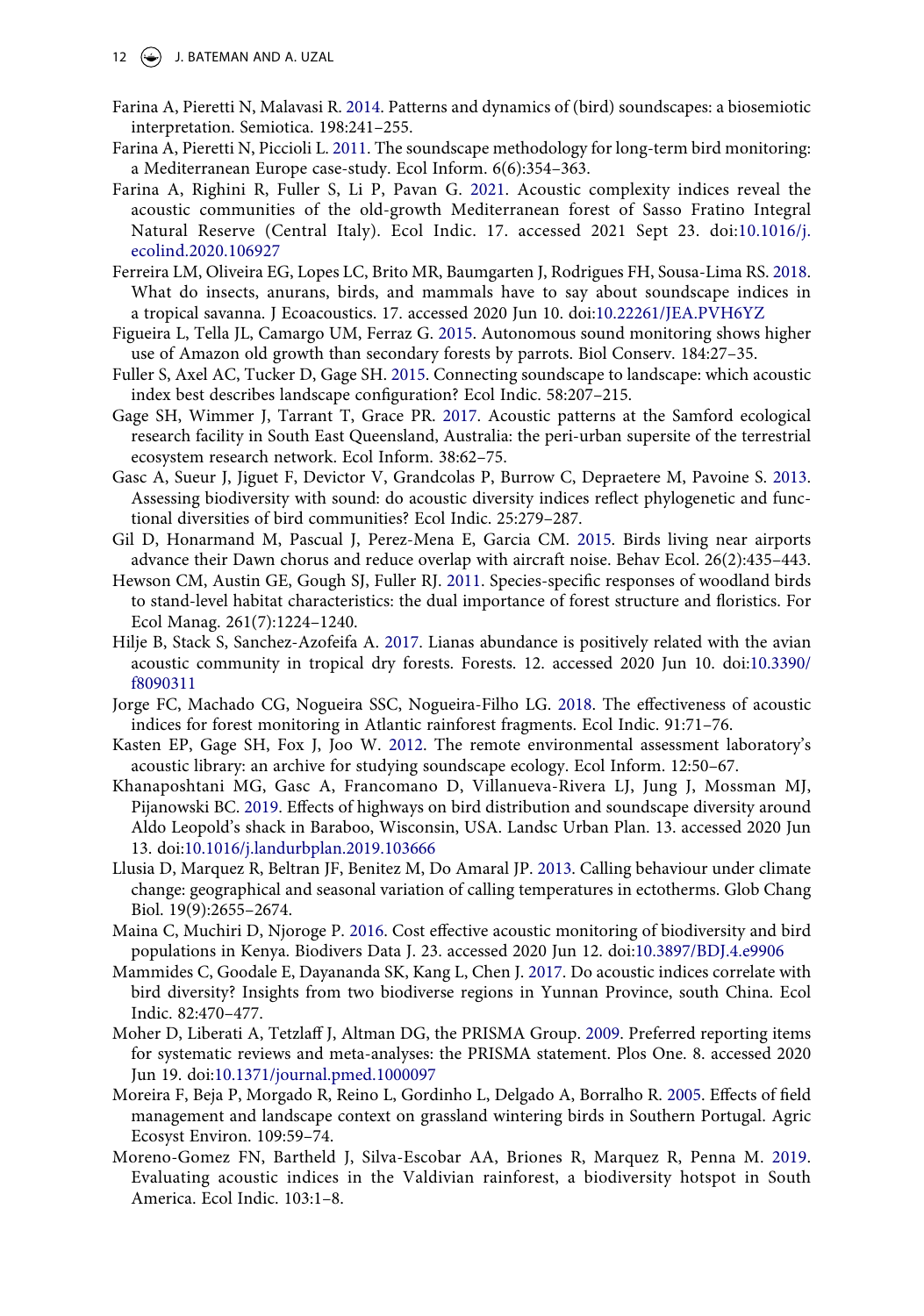- <span id="page-13-13"></span>Myers D, Berg H, Maneas G. [2019](#page-7-7). Comparing the soundscapes of organic and conventional olive Groves: a potential method for bird diversity monitoring. Ecol Indic. 103:642–649.
- <span id="page-13-5"></span>Ospina OE, Villanueva-Rivera LJ, Corrada-Bravo CJ, Aide TM. [2013](#page-1-0). Variable response of anuran calling activity to daily precipitation and temperature: implications for climate change. Ecosphere. 4(4):1–12.
- <span id="page-13-0"></span>Pieretti N, Farina A, Morri D. [2011](#page-1-1). A new methodology to infer the singing activity of an avian community: the Acoustic Complexity Index (ACI). Ecol Indic. 11:868–873.
- <span id="page-13-9"></span>Pijanowski BC, Farina A, Gage SH, Dumyahn SL, Krause BL. [2011b.](#page-3-2) What is soundscape ecology? An introduction and overview of an emerging new science. Landsc Ecol. 26:1213–1232.
- <span id="page-13-4"></span>Pijanowski BC, Villanueva-Rivera LJ, Dumyahn SL, Farina A, Krause BL, Napoletano BM, Gage SH, Pieretti N. [2011a.](#page-1-2) Soundscape ecology: the science of sound in the landscape. BioScience. 61(3):203–216.
- <span id="page-13-11"></span>Raynor EJ, Whalen CE, Brown MB, Powell LA. [2017.](#page-5-2) Grassland bird community and acoustic complexity appear unaffected by proximity to a wind energy facility in the Nebraska Sandhills. The Condor. 119(3):484–496.
- <span id="page-13-2"></span>Ross SRPJ, Friedman NR, Dudley KL, Yoshimura M, Yoshida T, Economo EP. [2018.](#page-1-1) Listening to ecosystems: data-rich acoustic monitoring through landscape-scale sensor networks. Ecol Res. 33:135–147.
- <span id="page-13-1"></span>Shonfield J, Bayne EM. [2017](#page-1-3). Autonomous recording units in avian ecological research: current use and future applications. Avian Conserv Ecol. 13. accessed 2020 Jun 8. doi:[10.5751/ACE-](https://doi.org/10.5751/ACE-00974-120114)[00974-120114](https://doi.org/10.5751/ACE-00974-120114)
- <span id="page-13-15"></span>Sueur J, Farina A, Gasc A, Pieretti N, Pavoine S. [2014.](#page-10-0) Acoustic indices for biodiversity assessment and landscape investigation. Acta Acust United Acust. 100:772–781.
- <span id="page-13-7"></span>Sueur J, Pavoine S, Hamerlynck O, Duvail S. [2008.](#page-2-5) Rapid acoustic survey for biodiversity appraisal. PloS One. 9. accessed 2020 Jun 12. doi:[10.1371/journal.pone.0004065](https://doi.org/10.1371/journal.pone.0004065)
- <span id="page-13-3"></span>Sugai LSM, Desjonqueres C, Silva TSF, Llusia D. [2019](#page-1-4). A roadmap for survey designs in terrestrial acoustic monitoring. Remote Sens Ecol Conserv. 16. accessed 2020 Jun 9. doi:[10.1002/rse2.131](https://doi.org/10.1002/rse2.131)
- <span id="page-13-14"></span>Summers PD, Cunnington GM, Fahrig L. [2011](#page-10-1). Are the negative effects of roads on breeding birds caused by traffic noise? J Appl Ecol. 48(6):1527–1534.
- <span id="page-13-10"></span>Towsey M, Wimmer J, Williamson I, Roe P. [2014.](#page-3-2) The use of acoustic indices to determine avian species richness in audio-recordings of the environment. Ecol Inform. 21:110–119.
- <span id="page-13-12"></span>Turner A, Fischer M, Tzanopoulos J. [2018.](#page-7-8) Sound-mapping a coniferous forest – perspectives for biodiversity monitoring and noise mitigation. Plos One. 21. accessed 2020 Jun 13. doi:[10.1371/](https://doi.org/10.1371/journal.pone.0189843) [journal.pone.0189843](https://doi.org/10.1371/journal.pone.0189843)
- <span id="page-13-8"></span>Villanueva-Rivera LJ, Pijanowski BC, Doucette J, Pekin B. [2011](#page-3-3). A primer of acoustic analysis for landscape ecologists. Landsc Ecol. 26(9):1233–1246.
- <span id="page-13-6"></span>Wrege PH, Rowland ED, Keen S, Shiu Y. [2017](#page-1-3). Acoustic monitoring for conservation in tropical forests: examples from forest elephants. Methods Ecol Evol. 8(10):1292–1301.